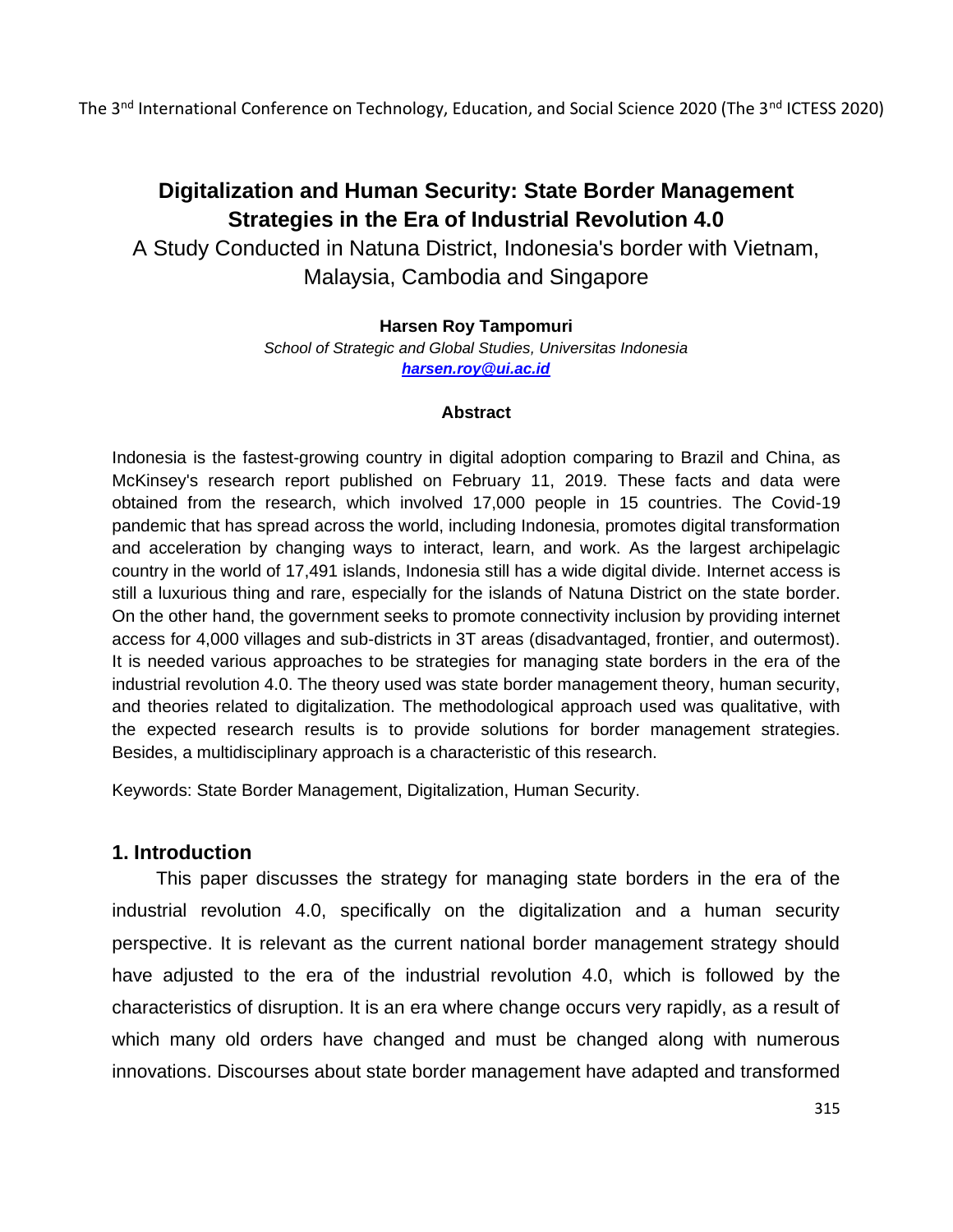amidst the various developments in this era. In compliance with the global development paradigm in which some changes occur along with the development of information technology, elaboration on the border digitalization and the human security approaches reveals its urgency.

It becomes more explicit by the facts and data that digital adoption in Indonesia shows a significant number, as McKinsey's research report, published on February 11, 2019. Indonesia is the fastest country in implementing digital adoption according to research data involving 17,000 people in 15 countries. Likewise, the Covid-19 pandemic has conditionally forced to immediately implement digital acceleration and transformation. Various aspects of life change and adapt in terms of interacting, studying, and working. However, at the same time, there are problems related to the digital divide, which is wide between urban and rural areas, especially in archipelagic areas as the state border, such as Natuna Islands District.

Small border islands are the Republic of Indonesia (NKRI) territory, which borders the neighboring countries, strategically significant for development (Abubakar, M., 2006). The potential of the border islands can be divided into three: (1) natural resources and environmental services, (2) economic potential, and (3) a base for national defense (Dahuri, R. et al., 1998). As the largest archipelagic country in the world of 17,491 islands, the border management strategy must take into account the matters related to connectivity, including digital connectivity. Now various sectors can be driven by the use of digital media so that the development of the borders with a human security approach becomes more actual and relevant in following numerous developments and innovations.

Based on this argument, the question is: how can digitalization and the human security approach be used as a strategy in managing state borders? Particularly for Natuna District, Riau Islands Province, which Indonesian borders Vietnam, Malaysia, Cambodia, and Singapore. This questions is the main question in this study with the theme, "Digitalization and Human Security: State Border Management Strategies in the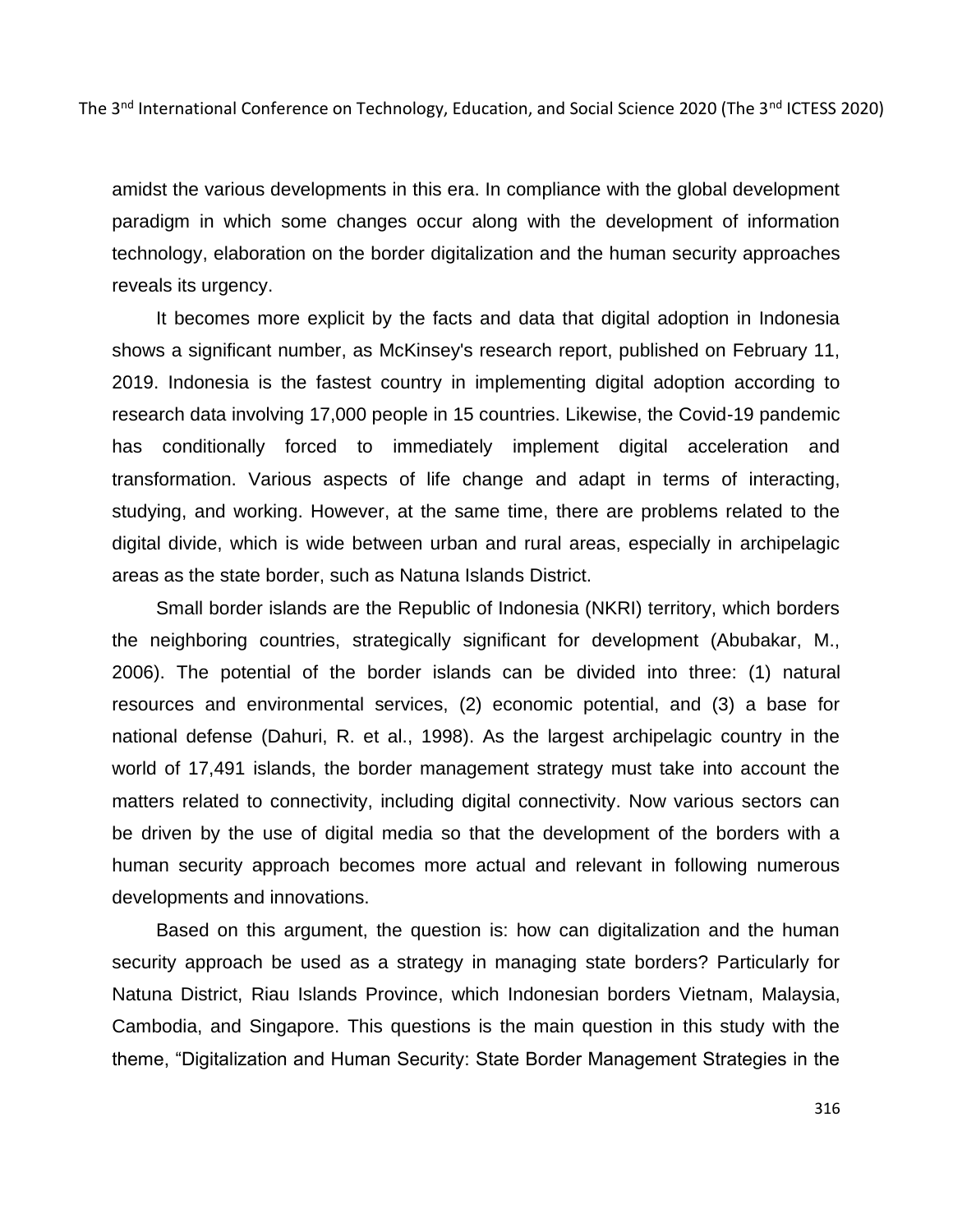Era of the Industrial Revolution 4.0, a study conducted in Natuna District, Indonesia border with Vietnam, Malaysia, Cambodia, and Singapore.

## **2. Theoritical Framework**

State border is both Geopolitical and social issues. The border is viewed as a geopolitical issue whenever it is associated with efforts to preserve security stability and solid defense to protect the territorial sovereignty from threats of the other parties. However, the border is also seen as a social problem when the concern is not solely on geographical or territorial aspects, but on humans, communities, and the environment around the border (Sanak, Y., 2012). To elaborate on studies related to border management, we can use the Boundary Making theory proposed by Stephen B. Jones, which separates the scope of border management into four stages: a) allocation, b) delimitation, c) demarcation, and d) administration (Jones, SB, 1945).

Furthermore, the fourth stage, administration, has expanded in meaning and implementation, which shifted from management to border management (Pratt, M.A, 2006). The four stages in Stephen B. Jones's theory are related to one another, including a series of interrelated decision-making in its implementation (Sutisna, S., et., Al, 2010). (See illustration 1)



**Illustration 1.** *Boundary Making Theory* **(Jones, S. B. , 1945)**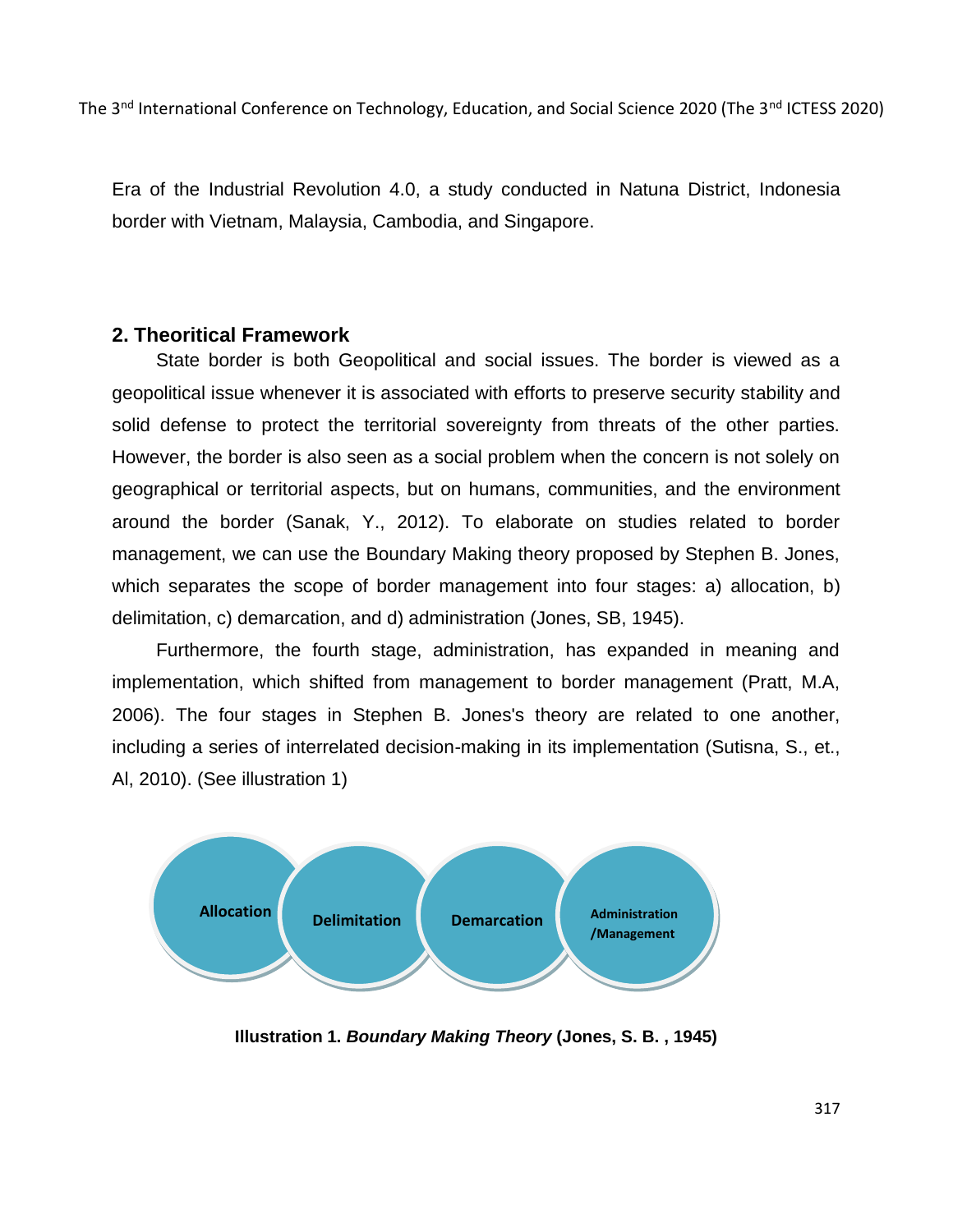According to the boundary-making theory, in good border area management, Administration/Management activities of border development can be carried out overlapping with demarcation. Based on this point, in reality, the challenges and dynamics that often occur in the field related to the economic, social, cultural, and political aspects. Since this stage is part of a follow-up to the separation of rights and obligations between countries due to the emergence of territorial borders, then in terms of segmentation, administrative/management activities go simultaneously with the implementation of boundary affirmation. In this administration and development management stage that the volume of work in dealing with borders is the greatest one since it involves multi-sector and integrated planning is required (Sutisna, S., et., Al, 2010).

Regarding the scope of border administration and management, due to developments from the era of the industrial revolution 4.0, the human security and border digitalization approach are relevant. In the last decade, the concept of security has evolved and changed rapidly, in line with the changing conditions of international security from the Cold War to the post-Cold War era. The definition of security is currently more complex and multi-dimensional as it includes both conventional and non-conventional security issues (Wuryandari, G., et l, 2009).

As a consequence, border management today has two major paradigms. They are statecentric (state security) and human-centric (human security) approaches. Sanak explained that state security is oriented towards territorial-state security, particularly to maintain sovereignty and integrity by mobilizing military power. The understanding of state security only covers the political and military areas, where the state security can only be achieved if it is tightly protected by military power. However, this paradigm subsequently shifted. The object for security reference is no longer the "what" is secured but "who" the security target is. The concept of security has expanded in meaning from state security to individual security - from a traditional (military) perspective to a broader perspective that included non-military, not only perceived as territorial security, but also human security (Jones, SB, 1945 ).

Roland Paris, in his book Human Security: Paradigm Shift or Hot Air?, states that human security has at least 7 (seven) specific elements: a) economic security, b) food security, c) health security, d) environmental security, e) personal security, f) socio-cultural security, and g) political security (Paris, R, 2001). While Jorge Nef, in his article Human Security and Mutual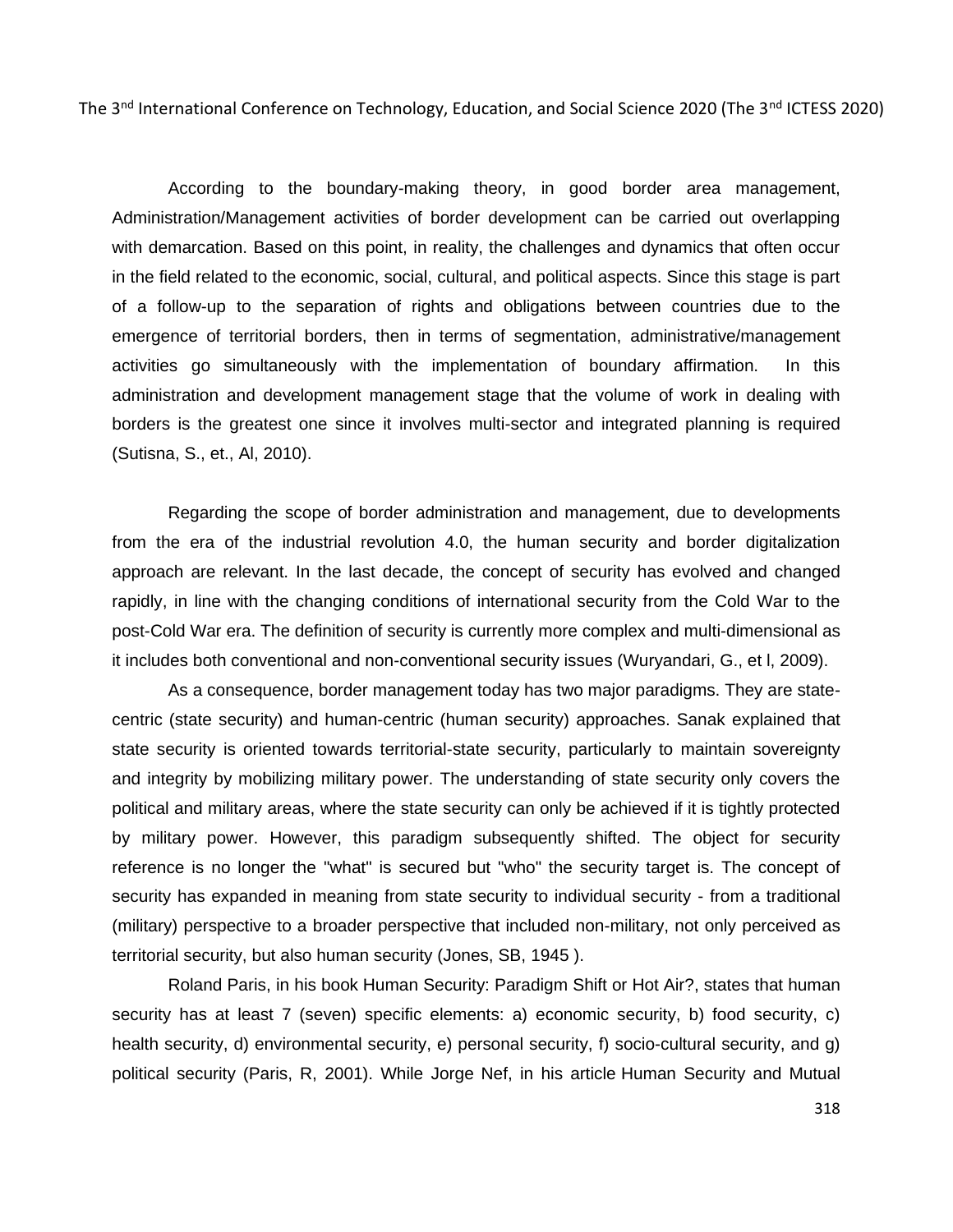Vulnerability, suggests 5 (five) classifications of human security: a) environmental, personal, and physical security, b) economic security, c) social security, d) political security, and e) cultural security (Neff, J, 1997). Human security focuses on the welfare and quality of human life as a determinant indicator. It is based on indicators about the economy, education, and health from the Human Development Index (HDI).

This is similar to what Pratikno stated that the HDI, which consists of 3 (three) indicators (economy, education, and health), are parallel with the elements of human security. These three indicators are also the guarantee of sustainability and key parameters of the degree of human security. Hence, the three indices can reflect and cover aspects of human security (Pratikno, 2009). Likewise, Edy Suharto stated 3 (three) main things that must be considered in development. They are an economical improvement, community care, and human development (Soeharto, E, 2005).

In the era of the 4.0 industrial revolution that seeks digital transformation, digitalization is vital in various policy developments and innovations, including state border management. It is generally a process of changing media from printed, video, and audio forms to digital forms.

Digitalization has been described by Yoo and Lyytinen et al. (2010) as a transformation of socio-technical relationships and structure from non-digital artifacts to digital artifacts. Historically, there have been 3 (three) stages or waves of digitalization: a) the transition from analog content to digital content, b) the separation of devices that have historically been closely related, c) the emergence of new products (Yoo, Y., Lyytinen, K., et al., 2010).

Yohanes Sanak (2012) conducted a study at the border areas by elaborating on human security and border politics, both in Indonesia-Timor Leste and Indonesia-Malaysia border areas. The research employed qualitative methods and focused on 3 (three) significant indicators: economy, health, and education. In line with Sanak, Ganewat Wuryandari (2009) has also previously conducted a study related to security at the Indonesian border with Timor Leste. She used qualitative methods and found that the security issues at the border areas were the results of the negligence of human security.

Comprehensive security is the terminology used by Ganewat as a conclusion by considering the aspects of national defense and security, public order and security, economic empowerment, social relations, culture, and public awareness. The article by Bonggas Adhi Chandra (2010), "Searching for Comprehensive Border Management Formats," with qualitative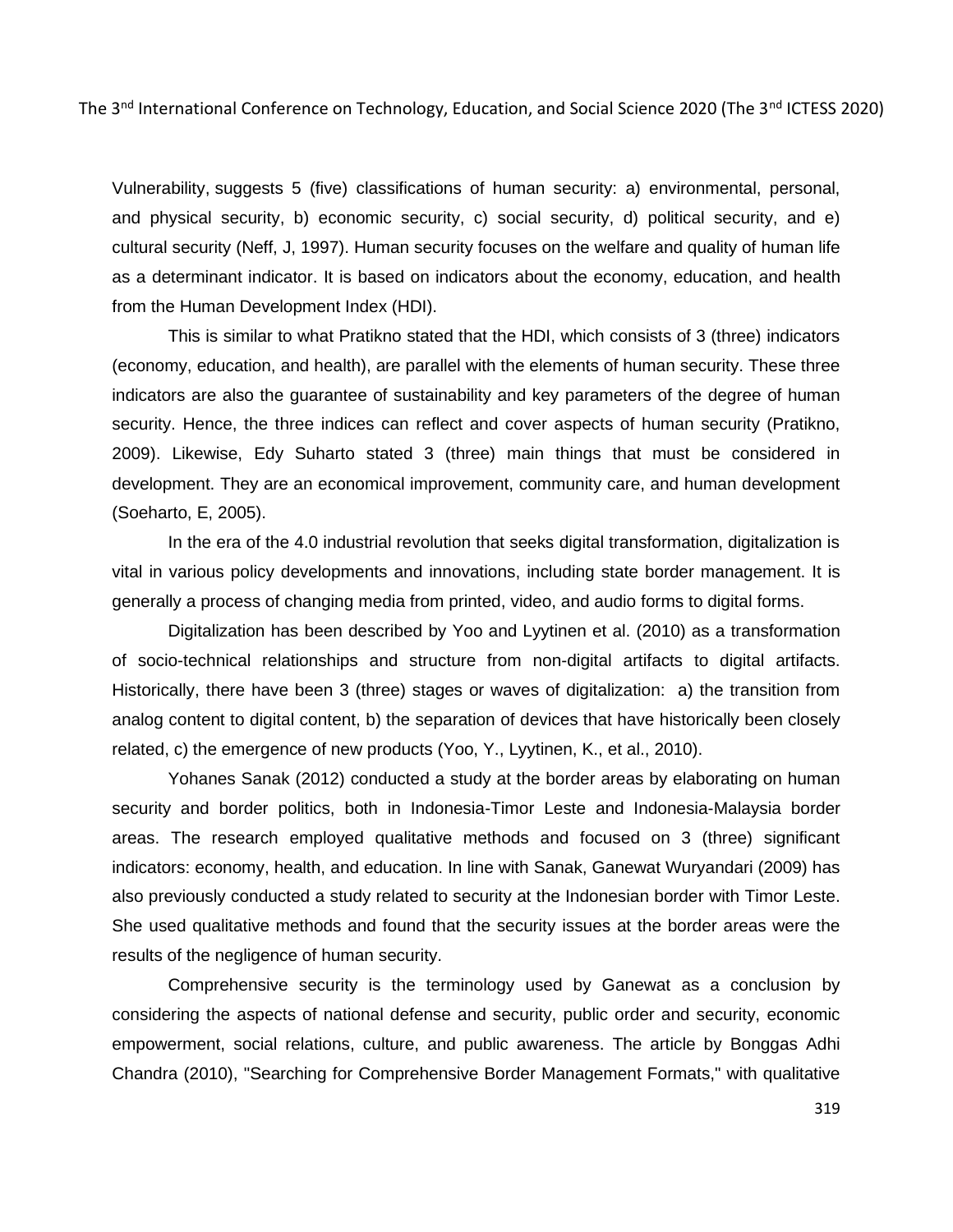research methods, highlights 2 (two) important dimensions of border management: the domestic dimension and the external dimension. The domestic dimension regards the solutions related to domestic institutions, while the external dimension is related to neighboring countries in border management, both at the legal level (making a regulation, MoUs, etc.) and practical (joint patrols, exchange of intelligence information, etc.).

Even though there were studies related to the management of state borders, including the human security approach and qualitative research methods, none of them explicitly and specifically elaborated the presence of digitalization at state borders. Digitalization, which enriched the study of the security approach, especially on human security, has not yet become the focus of discussions, particularly related to state borders. In this part, the writer finds a gap in analysis and approaches regarding state borders that need to be presented in this paper, especially in Natuna District, Riau Islands Province, the border between Indonesia and Vietnam, Malaysia, Cambodia, and Singapore.

#### **3. Research Method**

The locus of this study is the border area between Indonesia and Vietnam, Malaysia, Cambodia, and Singapore which specifically takes place at Natuna District, Riau Islands Province. This research is designed using a case study and a qualitative approach, where it was used as an instrumental case study. The writer wants to show something unique, special, and different from the explanations obtained from other objects. This study used 2 (two) data collection techniques: 1) interviews with key informants who are deemed to have sufficient access to information (primary data), 2) literary study (secondary) by taking inventory of various writings and information through books, journals, reports, and media news.

#### **4. Results and Findings**

Each border area has its own problems and characteristics, which certainly cannot be compared in providing solutions. However, the fact is that the border areas have not received priority attention and policy for too long. Now the government has begun to pay attention by presenting sectoral and multisectoral government agency policies to the borders. Previously, border management was handled by 3 (three) forms of the institution as explained by Aryanta Nugraha (2010) in his article "Institutionalization of Border Area Management in Indonesia." (Nugraha, A, 2010). These three institutions area.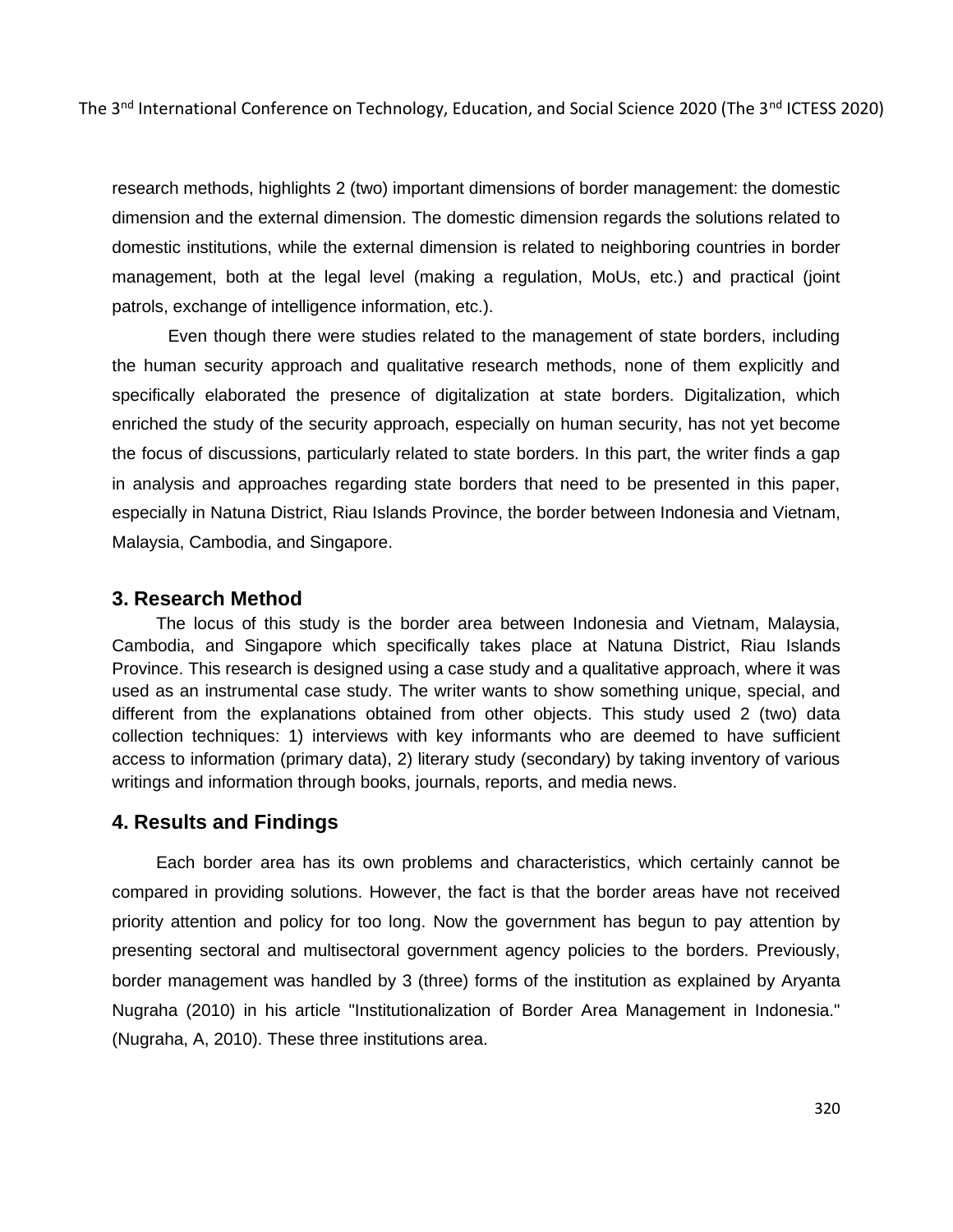- a. First, border committees, cooperation forums between Indonesia and neighboring countries, including the RI-Malaysia General Border Committee (GBC), the Joint Border Committee (JBC), RI-PNG, JBC RI-Timor Leste, and the RI-Philippines Border Committee,
- b. Second, related government agencies, sectorally and technically, and
- c. Third, special units or agencies in the regions that handle border areas management collaborated with neighboring countries, such as Sosek Malindo in West Kalimantan, East Kalimantan, Riau, and the Regional Border and Cooperation Agency (BPKD) at the Papua Border.

The figure below (illustration 2) shows the relationship between the border committee, central government agencies, and local governments.



Source: Ikhwanudin, "Summary of the Study on the Compilation and Development of Border Areas between countries," Kemeneg PPN (Ikhwanudin, M, 2010).

Illustration 2: Relationship between the Border Committee, central government agencies and local governments in the management of border areas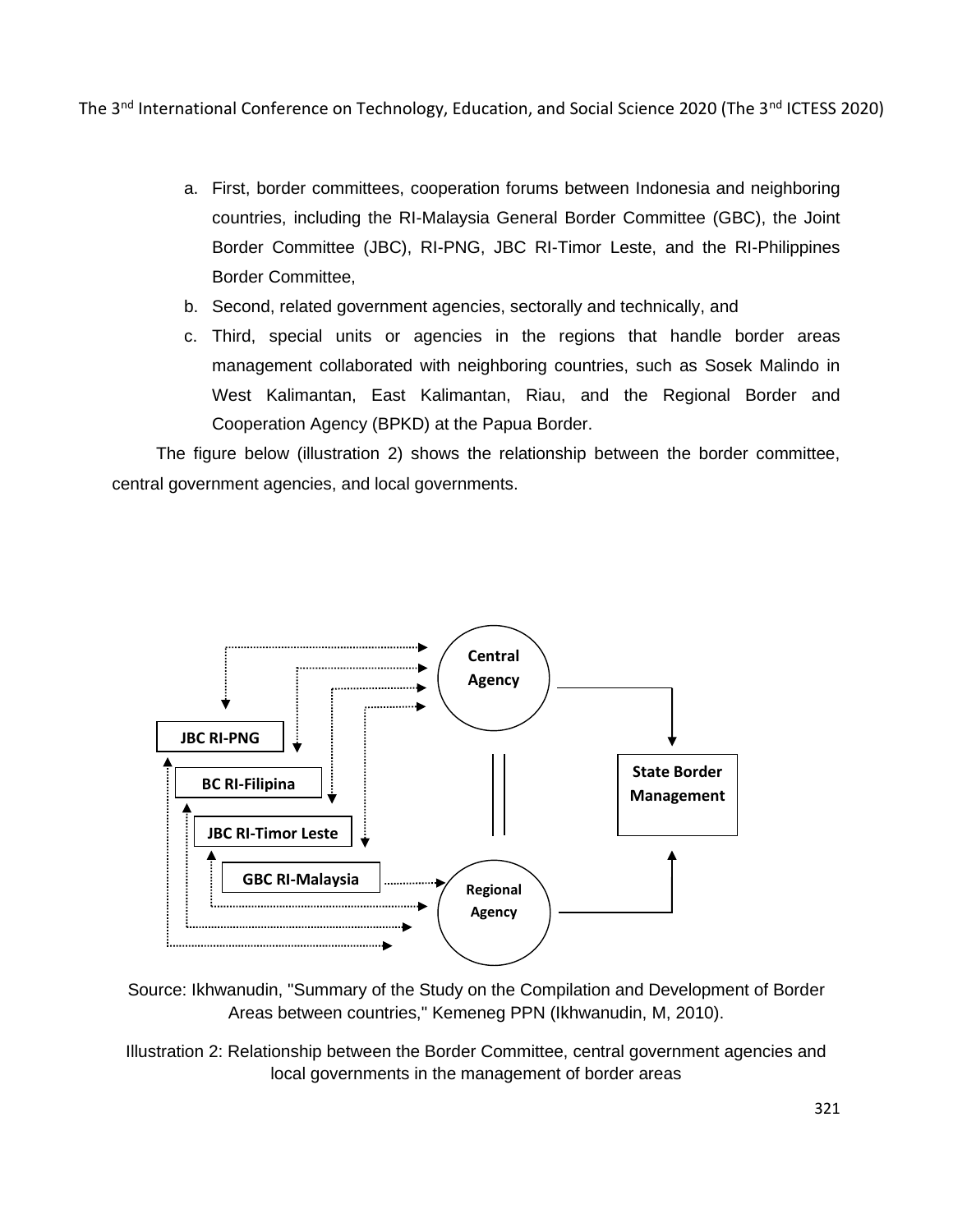In its development, an institution was established. It is assigned to determine policies for border development program, to manage budget requirements, to coordinate implementation, and to conduct evaluation and supervision of the management of State Boundaries and Border Areas. This institution is the National Agency for Border Management, was established through the Presidential Regulation of the Republic of Indonesia Number 12 of 2010 concerning the National Agency for Border Management. This agency was formed by considering article 18 paragraph (1) of Law Number 43 of 2008 concerning State Territory. This agency coordinates with 27 ministries/agencies and 15 provinces, and 54 districts/cities in managing the border areas.

The urgency of border management in various regions in Indonesia refers to Stephen Jones' theory of border making focuses on 4 (four) main stages: allocation, delimitation, demarcation, and administration/management. All stages are related to one another in implementation, yet they need to be integrated. Even though it specifically elaborates on digitalization and human security, which mostly discusses the administration/management, it will always be related to 3 (three) other things. This is in line with border management, which has changed its paradigm and approach.

Recent developments have brought the study and border management to a not-onlystate-centric approach but require a human-centric approach (human security). Human security is a way to answer the challenges of border management today, which are not only based on conventional security but also non-conventional. In particular, border management in the conceptual reference from Pratikno (2009) affirms 3 (three) main parallel things to the Human Development Index: economy, education, and health. In the current development in the era of the 4.0 industrial revolution in which various sectors are driven by digitalization, integration with digital systems is imperative.

The era of the industrial revolution 4.0 indicates a rapid change from non-digital (analog) to digital systems. Digital transformation and acceleration are highly regarded during the Covid-19, which has become a global pandemic since March 2, 2020. Digitalization is a necessity for state border management in which, if correlated with human security, aspects of education, health, and economy, must be integrated with digital systems. If it is not, the disparity will always be normality for border communities. On the other hand, as the largest archipelagic country in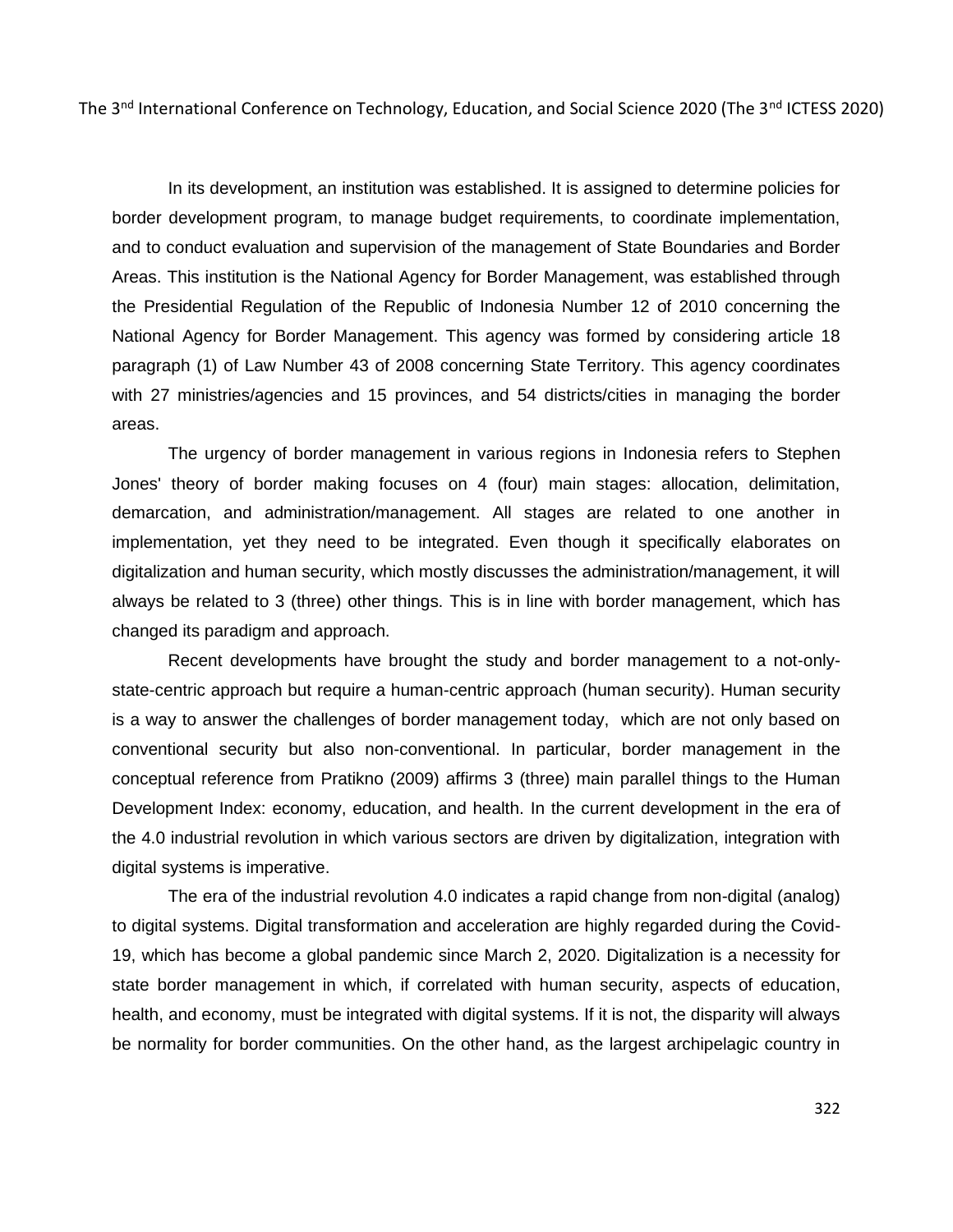the world of 17,491 islands, Indonesia has a digital divide that is still wide since it has not evenly distributed access for internet network connectivity.

Internet access is still a luxurious thing and rare, especially for the islands of Natuna District on the state border. The latest condition in 2020, internet access for Natuna District has improved compared to previous years, although now, there are only a few islands that can access the internet properly. Ari Mahendra, one of the student leaders from Natuna, gave his response regarding internet connectivity in Natuna District and its relation to community internet usage activities.

*"Not all islands have good internet connections, only a few islands: Pulau Tiga, Sedanau, Ranai, and its surroundings. These three islands really have a good signal, while the rest we should hunt for the signal. The community has also used digital devices or online systems to sell local products such as fish crackers, atomic (small) crackers, leaf mats, and et cetera. Meanwhile, products from outside Natuna include electronic devices, clothing, household appliances, and transportation. Usually, Natuna residents use WhatsApp, Facebook, and Instagram, but mostly on Facebook because almost all people in the islands want to use Facebook."*

Similarly, another student, Mury Prandika from Serasan Island, Natuna, gave an overview of internet connectivity in Natuna, especially the island where his family lives. The island where he lives is a border area that was once active trading with Malaysia and even used the Ringgit currency in transactions. The trade occurs due to socio-cultural factors as citizens of different countries, but they are still relatives and geographically closer to Malaysia than to other islands in Indonesia.

*"At my place in Serasan, the signaling is not too good, but online trading activities also exist, such as buying goods from the application and selling them to the public in Serasan. I rarely hear about local products sold outside the country, but my mother does sell it too, and sometimes she sends goods to Singapore, such as salted fish, fish chips, etc. That's because she has acquaintances in Singapore as he had previously worked there. Previously, Serasan bought goods, like staple goods, in Malaysia, but now it is banned. Indonesian citizens who are caught carrying goods from Malaysia are arrested by officers. "*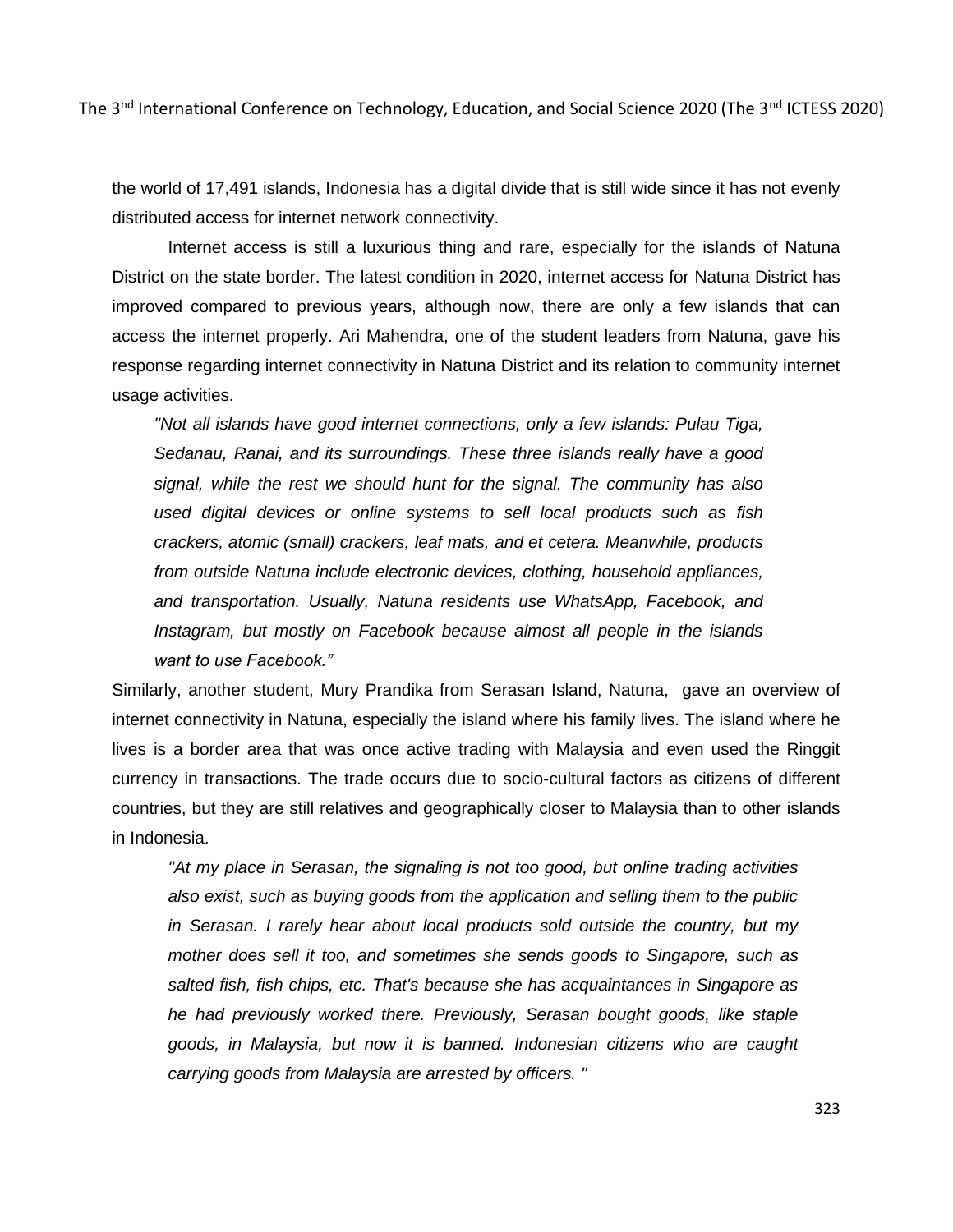While limited connectivity at the border, border residents continue to adapt to existing digital developments to improve their standard and quality of life. In various social media channels with the keyword 'Natuna', economic movements have been seen through buying and selling activities using social media, such as WhatsApp, Facebook, and Instagram. It provides an overview and the fact that border areas cannot be separated from digitalization. The digital market opportunity has expanded to Natuna, which is the border area. On the other hand, local products must be of high quality and competitive so that digitalization at the border can benefit the people of Natuna. Below are some screenshots depicting digital developments in Natuna.



Source: Screenshots from Facebook and Instagram on December 7, 2020 Illustration 3: Social media accounts with the keyword Natuna used in buying and selling activities and other means of sharing information

Digitalization has been installed in the education sector in Natuna from a government initiative as an implementation of the order from the President of the Republic of Indonesia to all Ministries in Working Cabinet to prioritize development in the 3T category (Outermost, Underdeveloped, Disadvantaged) areas. The Ministry of Education and Culture of the Republic of Indonesia (Kemendikbud RI) has designated Natuna as one of the areas for implementing the Digital School program, which is a part of optimizing the use of information and communication technology in supporting the development of the education sector. In 2019, the official website of the Natuna Regency Government (www.natunakab.go.id) reported that in addition to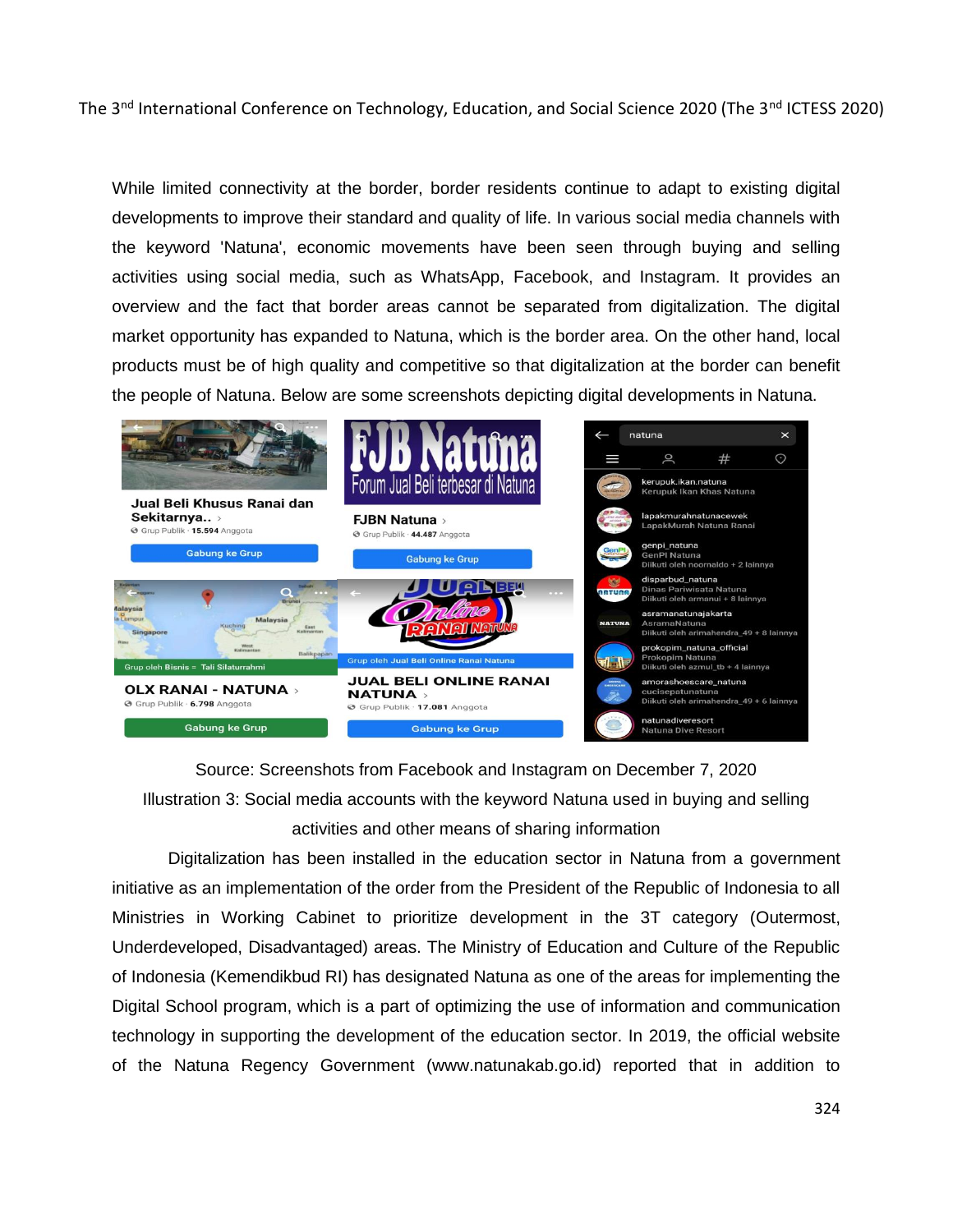launching the School digitization program and the distribution of the Smart Indonesia Card (KIP), the Minister of Education and Culture, Muhadjir Efendi handed over the facilities to support the digital learning process.

However, this government policy must be completed from upstream to downstream. It must be paid attention both from the provision of facilities to support the digitalization of education, digital human resources for educators, and even the range of network connectivity to populated small islands. This is because Natuna Regency has 154 islands, with 27 islands (17.53 percent) inhabited and most of the islands (127) uninhabited. Only three islands have good internet connections from the 27 inhabited islands in Natuna. Digital development and the enthusiasm of society for digital transformation in various sectors need to be followed by government efforts to design and implement unidirectional policy.

The next sector in discussions is related to human security: health. The use of digital systems in health services in Natuna is still in the adjustment stage. Most of the medical information is obtained from the official website of the Health Department and the social media accounts of the Communication and Information Department (especially those related to the development of Covid-19). Hospitals in Natuna have also begun to transform with the digital system Natuna Hospital has, which develops an online patient registration system. Natuna Regional Hospital has also used Telemedicine, a computer and monitor that doctors use to consult with other doctors outside Natuna. A stable network is required to run this device, and Natuna Hospital has had free wifi with a speed of 140 Mbps.

The official website rsud.natuna.go.id and the official Facebook page of the NatunaHospital can also be accessed by visitors to give criticism and suggestions to the hospital management. However, this facility is not evenly distributed to all inhabited islands due to the condition of the area, which has many small inhabited islands and a digital system that is still under development. But digitalization in the health sector has begun to be embraced by the public. Overall digital development brings the human security approach to becoming significantly relevant to the state border management efforts in the era of the industrial revolution 4.0, including the health sector. The following illustration describes how digitalization strengthens human security, then human security is presented to encourage transformation with the ultimate goal of the realization of national goals and state sovereignty at the border.

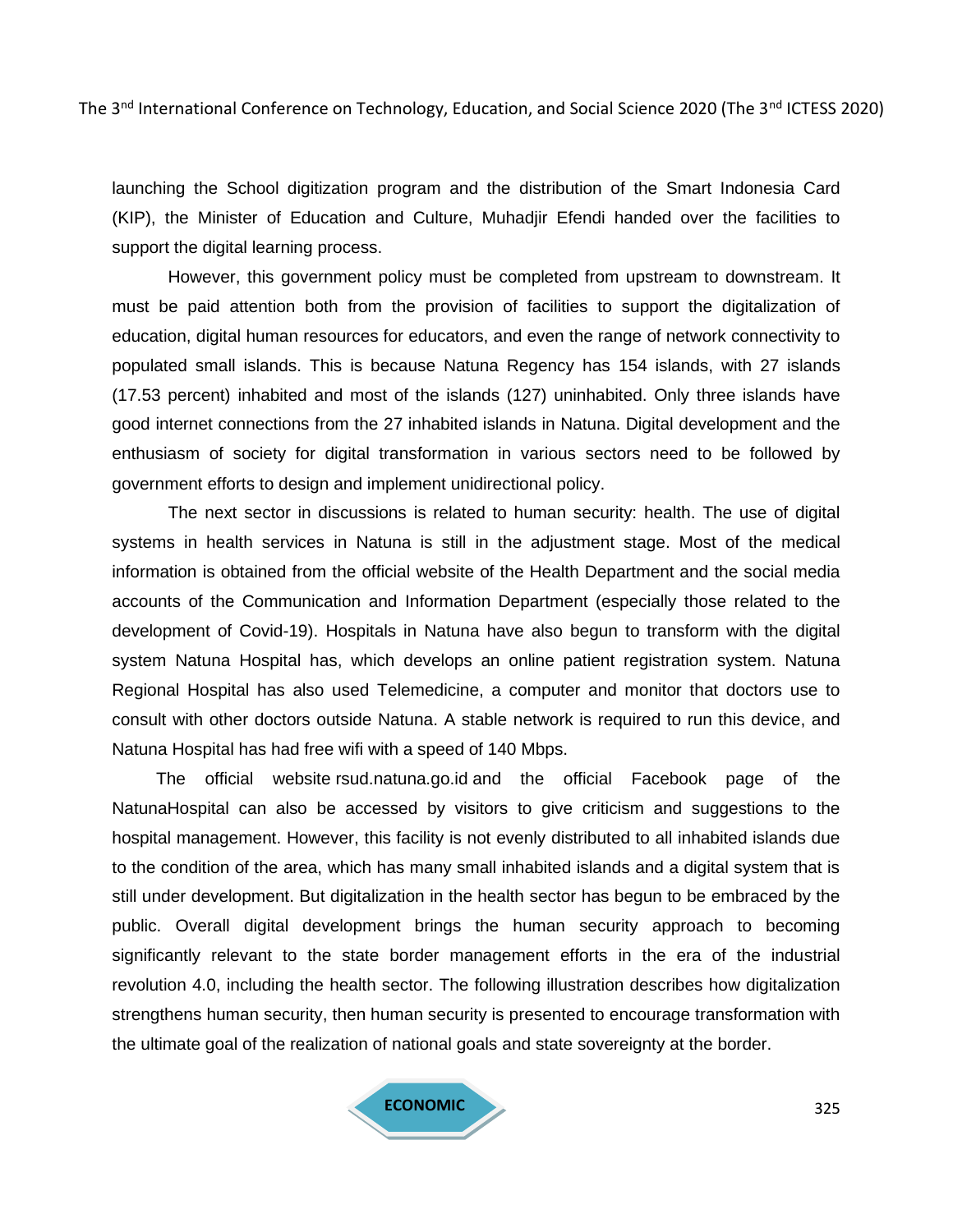

Illustration 4: Correlation between human security and 3 (three) main indicators in a border management strategy.

Based on the illustrations, arguments, and data, it can be seen that there are relevance and correlation of human security and digitalization in a state border management strategy. Eventually, 3 (three) main human security indicators, in line with HDI and digitally integrated, can maintain state sovereignty that subsequently can drive the accomplishment of national goals. National goals are strengthened from state borders as the guard and front yard of the country. The progress of Natuna with a human security approach and the penetration of digital technology (digitalization) has become a major strength for Indonesia to manage state borders comprehensively.

#### **5. Conclusion**

Indonesia is the largest archipelagic country in the world with 17,491 islands, is classified as a very-fast country in implementing digital adoption in the era of the industrial revolution 4.0. Simultaneously, there is a wide digital divide where the connectivity is not evenly distributed throughout the country, including the islands on the border areas. However, digitalization has become an integral part of various systems and sectors of public life. Therefore, it requires an application at different levels for both effectiveness and innovation. To manage state borders in Natuna, the same effort is needed. The human security approach by referring to 3 (three) main indicators related to the HDI (economy, education, and health) is significantly relevant and effective in strengthening border areas when it is integrated with a digital system (digitalization). In the economic sector, the development of digital interaction by the community of Natuna has also brought changes to new patterns in the digital era. Internet networks and virtual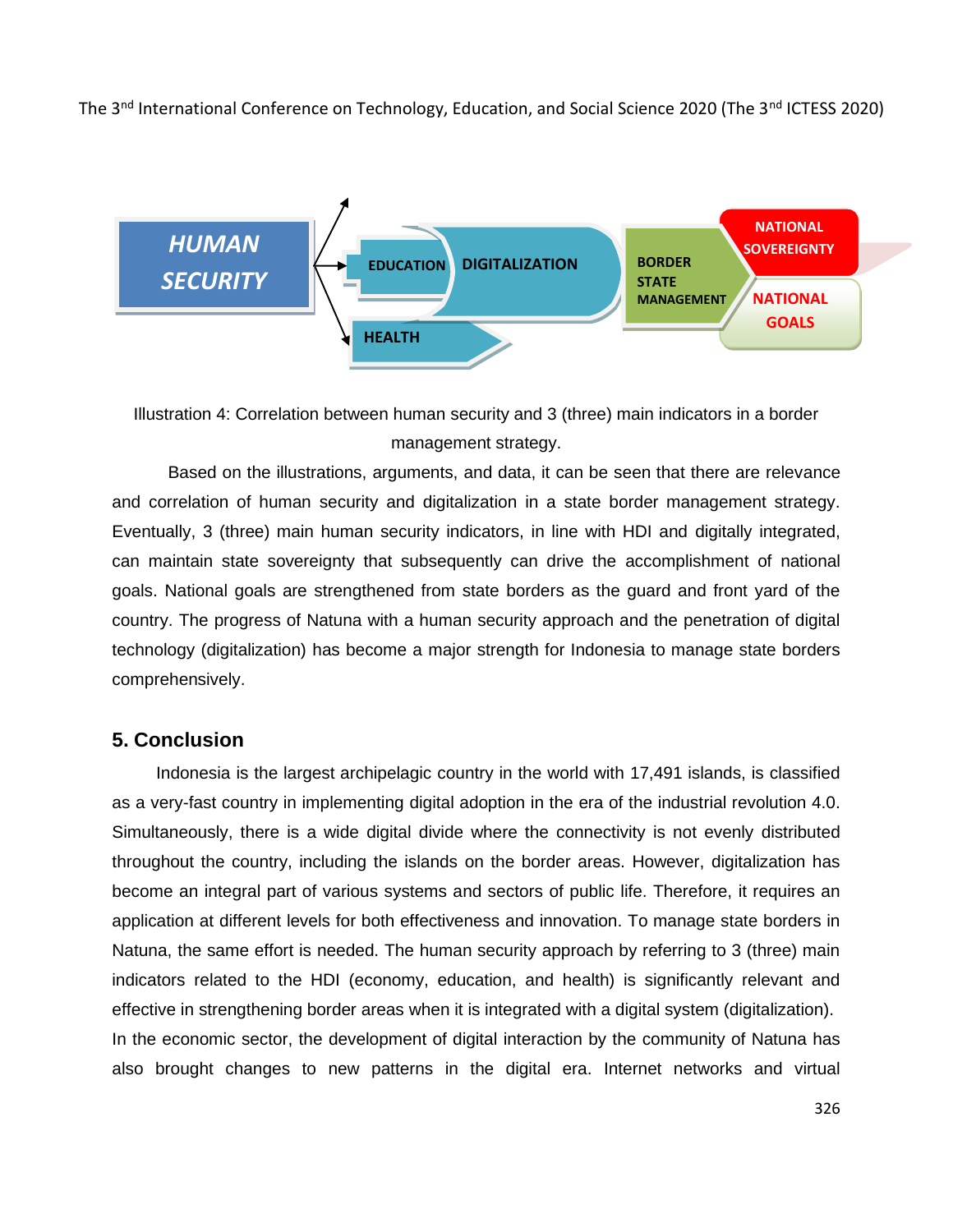intersections have brought people's economic activities to a different level and a wider range of interactions. From buying and selling activities in Natuna, the quality of local products must be gradually improved and encouraged by creativity in the use of digital media so that local markets can also provide space for residents to improve their standard of living. In the education sector, the government's role was shown by promoting digitalization and providing infrastructure assistance to support the digital learning process. However, there were still many areas in small inhabited islands without adequate access to the internet and supporting facilities.

Likewise, with the health sector, digitalization helped to provide solutions for the quality of health services at borders. However, at the same time, health services are not evenly distributed to all inhabited islands in Natuna. It is also influenced by its geographical location, which consists of islands and separated by a sea to go from one island to another island. Overall, the provision of digital supporting infrastructure for connectivity needs to be made equally to all islands. Moreover, the community needs to be educated in maximizing digital development for productive things. The writer has not conducted in-depth elaboration on the details of the development rate of buying and selling, trading, and/or e-commerce from the digitalization process. It is expected to be a further writing analysis on a similar topic of study.

## **Bibliography**

- Abubakar, M. . (2006). *Menata Pulau-pulau Kecil Perbatasan (1st Ed.).* Jakarta: Penerbit Buku Kompas.
- Dahuri, R. et al. (1998). *Penyusunan Konsep Pengelolaan Sumber daya.* Bogor: IPB.
- Ikhwanudin, M. (2010). *Penyusunan Kebijakan Nasional Pengelolaan Kawasan Perbatasan Indonesia, "Kebijakan dan Strategi Pengelolaan Kawasan Perbatasan antar-negara.* Jakarta: BAPPENAS.
- Jones, S. B. . (1945). *Boundary-Making, A handbook for Statesmens, Treaty Editors, and Boundary Commissioners .* Washington , D.C: Monograph Series of the Carnegie Endowment for International Peace, Division of International Law.
- Neff, J. (1997). *Human Security and Mutual Vulnerability.* Ottawa: International Development Research Centre.